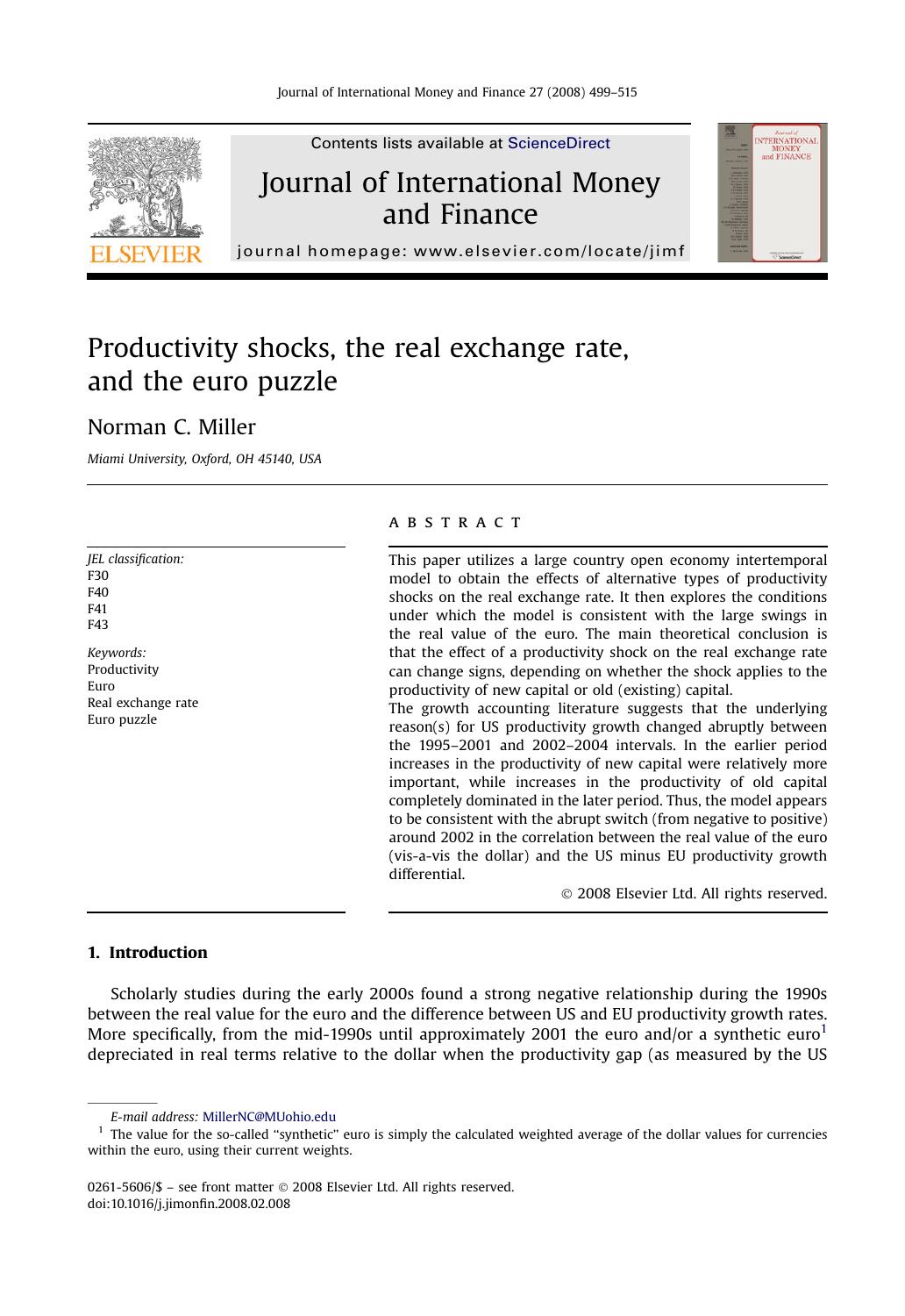productivity growth rate minus the EU productivity growth rate) increased.<sup>2</sup> In nominal terms the actual euro began with an initial value of \$1.17 and was at 84 cents in July of 2002.

These facts were puzzling because the highly respected theoretical works of [Dornbusch et al. \(1977\),](#page--1-0) [Stockman \(1980, 1987\)](#page--1-0), and [Lucas \(1982\)](#page--1-0) conclude that a positive productivity shock in the home country (holding productivity constant abroad) will lower the relative price of home goods. If the home country is the US and the foreign country is the EU, then the dollar will depreciate and the eurowill appreciate in real terms. This, of course, is exactly the opposite of what was observed in the last half of the 1990s.

On the other hand, the Samuelson–Balassa theory is consistent with the observed real appreciation of the dollar during the last half of the 1990s. In their well known model, a positive productivity shock in the home tradable goods sector eventually increases the relative price of home nontraded goods, and, thereby appreciates the home currency in real terms. [Tille et al. \(2001\)](#page--1-0) explore this idea with regard to the euro puzzle, and find some evidence in support of it. However, [Meredith \(2001\)](#page--1-0) finds that the actual change in the relative price of US nontraded goods is consistent with a cumulative real appreciation of the dollar of 5% during the last half of the 1990s, when in fact the cumulative appreciation was 42%.

Therefore, in the early 2000s, there appeared to be a strong negative relationship between the real value of the euro and the US minus EU productivity growth gap, but no acceptable theory to explain it. This led to two related (but not identical) theories by [Alquist and Chinn \(2002\)](#page--1-0) and [Corsetti \(2004\).](#page--1-0) A key idea in both papers is that a positive home productivity shock generates wealth effects domestically. In Alquist and Chinn (2002) the increase in home wealth results from the higher permanent income associated with a positive productivity shock. This stimulates home consumption, and, if home goods are preferred over foreign goods, the relative price of home goods will increase, i.e., the dollar will appreciate in real terms. In [Corsetti \(2004\)](#page--1-0) the increased home output (associated with a positive productivity shock) will be completely purchased only if the home terms of trade improve, implying a real appreciation of home money. The improved home terms of trade raises home wealth and stimulates the demand for home goods relative to foreign goods, on the assumption that home and foreign residents prefer their own goods.

Then, near the middle of 2002, the euro began to appreciate steadily, reaching a nominal value of over \$1.30 in 2004, even though the productivity gap increased in favor of the US.<sup>3</sup> In other words, the negative correlation between the real value of the euro and the US minus EU productivity growth gap that existed in the 1990s had evaporated, and was replaced by an apparent correlation of the opposite sign. That is, higher US productivity growth (relative to that in the EU) was associated with a real appreciation of the euro.

It is possible that the observed statistical relationships between the real value of the euro and the US minus EU productivity growth gap are strictly spurious. Many plausible reasons that have nothing to do with productivity growth rates have been offered for the observed movements in the euros' value during that period. Indeed, it would be naïve to believe that monetary and/or fiscal shocks do not affect the real exchange rate, at least in the short run. However, it seems reasonable that productivity shocks might dominate the influence of other shocks during some time intervals, but it remains a mystery as to why the relationship between the real exchange rate and the US minus the EU productivity growth differential changed signs in the early 2000s.

Independently of the euro puzzle is the growth accounting literature that explores the causes of the upsurge in US labor productivity since the mid-1990s, and the reasons why labor productivity growth rates in the EU have fallen. With regard to the 1995–2001 time interval, a consensus seems to have

 $2$  [Maeso-Fernandez et al. \(2001\)](#page--1-0) find several fundamentals that appear to influence the value of the euro, but conclude that the euro effective exchange rate is driven mainly by the productivity differential. The research of [Dopke et al. \(2001\)](#page--1-0) is consistent with this in that they find that supply shocks are the most important cause of fluctuations in the synthetic and actual euro from 1980 to 2000. [Alquist and Chinn \(2002\)](#page--1-0) find a remarkably close relationship between the real value of the euro and the US minus EU productivity growth differential from 1985 to 2000. Finally, [Corsetti \(2004\)](#page--1-0) also finds the same type of empirical relationship.

<sup>3</sup> From 1996 to 2001 labor productivity in the USA increased annually by 2.5%. Then from 2002 to 2004 it grew by 4.25% annually, cf. [Yellen \(2005b\)](#page--1-0) and the references therein.